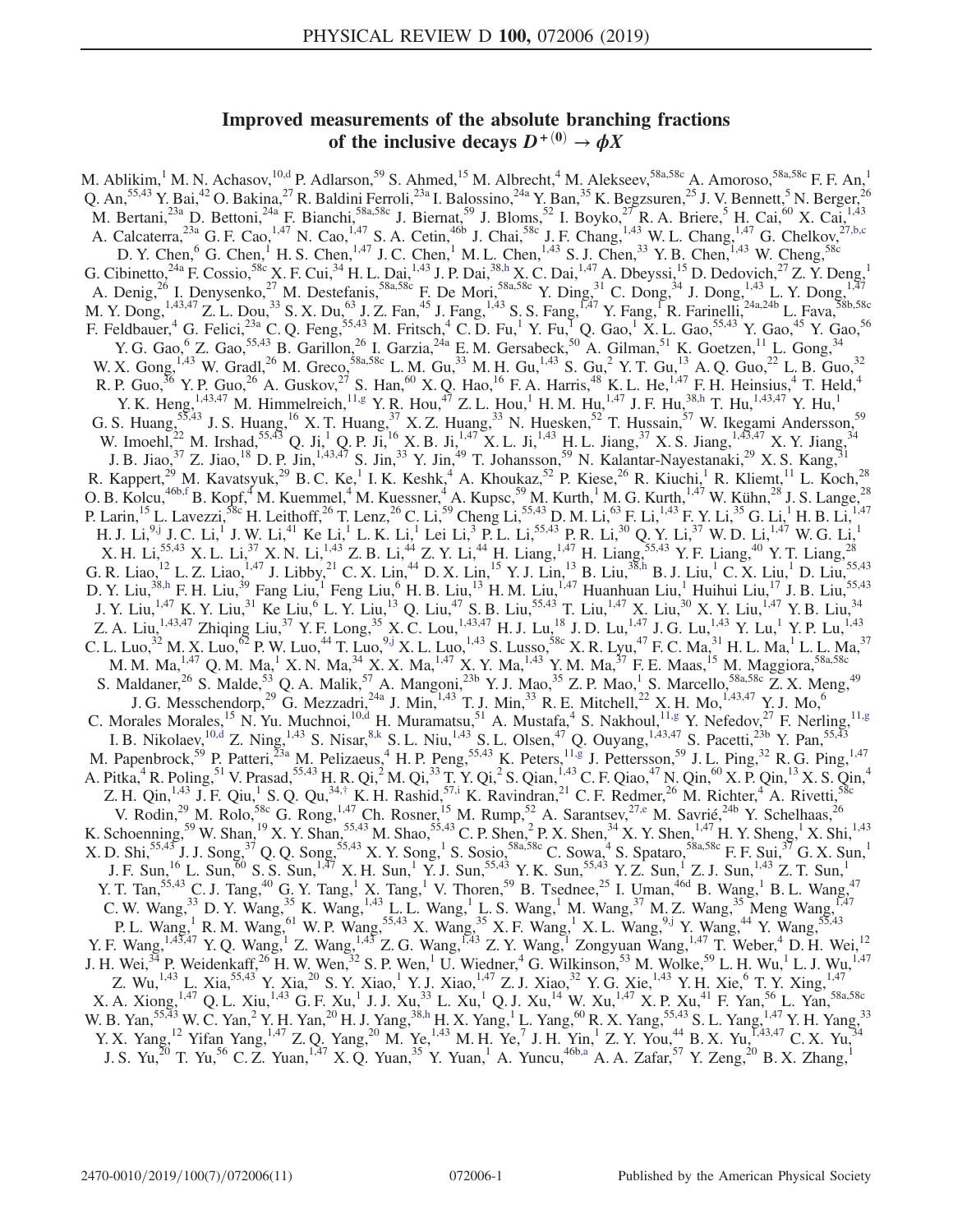<span id="page-1-0"></span>B. Y. Zhang,<sup>1,43</sup> C. C. Zhang,<sup>1</sup> D. H. Zhang,<sup>1</sup> H. H. Zhang,<sup>44</sup> H. Y. Zhang,<sup>1,43</sup> J. Zhang,<sup>1,47</sup> J. L. Zhang,<sup>61</sup> J. Q. Zhang,<sup>4</sup> J. W. Zhang,  $^{1,43,47}$  J. Y. Zhang,  $^{1}$  J. Z. Zhang,  $^{1,47}$  K. Zhang,  $^{1,47}$  L. Zhang,  $^{45}$  L. Zhang,  $^{33}$  S. F. Zhang,  $^{33}$  T. J. Zhang,  $^{38}$ ,  $^{8}$ ,  $^{1}$ X. Y. Zhang,<sup>37</sup> Y. Zhang,<sup>55,43</sup> Y. H. Zhang,<sup>1,43</sup> Y. T. Zhang,<sup>55,43</sup> Yang Zhang,<sup>1</sup> Yao Zhang,<sup>1</sup> Yi Zhang,<sup>9[,j](#page-2-5)</sup> Yu Zhang,<sup>47</sup> Z. H. Zhang,  ${}^6Z$ . P. Zhang,  ${}^{55}Z$ . Y. Zhang,  ${}^{60}G$ . Zhao, <sup>1</sup> J. W. Zhao, <sup>1,43</sup> J. Y. Zhao, <sup>1,47</sup> J. Z. Zhao, <sup>1,43</sup> Lei Zhao,  ${}^{55,43}$  Ling Zhao, <sup>1</sup> M. G. Zhao,  $34$ [,\\*](#page-2-11) Q. Zhao, $1$  S. J. Zhao, $63$  T. C. Zhao, $1$  Y. B. Zhao, $1,43$  Z. G. Zhao, $55,43$  A. Zhemchugov, $27,6$  B. Zheng,  $56$ J. P. Zheng,<sup>1,43</sup> Y. Zheng,<sup>35</sup> Y. H. Zheng,<sup>47</sup> B. Zhong,<sup>32</sup> L. Zhou,<sup>1,43</sup> L. P. Zhou,<sup>1,47</sup> Q. Zhou,<sup>1,47</sup> X. Zhou,<sup>60</sup> X. K. Zhou,<sup>47</sup>  $X.$  R. Zhou,<sup>55,43</sup> Xiaoyu Zhou,<sup>20</sup> Xu Zhou,<sup>20</sup> A. N. Zhu,<sup>1,47</sup> J. Zhu,<sup>34</sup> J. Zhu,<sup>44</sup> K. Zhu,<sup>1</sup> K. J. Zhu,<sup>1,43,47</sup> S. H. Zhu,<sup>54</sup> W. J. Zhu,<sup>34</sup> X. L. Zhu,<sup>45</sup> Y. C. Zhu,<sup>55,43</sup> Y. S. Zhu,<sup>1,47</sup> Z. A. Zhu,<sup>1,47</sup> J. Zhuang,<sup>1,43</sup> B. S. Zou,<sup>1</sup> and J. H. Zou<sup>1</sup>

(BESIII Collaboration)

<sup>1</sup>Institute of High Energy Physics, Beijing 100049, People's Republic of China  $\frac{2 \text{Poibana}}{2}$ 

 $^2$ Beihang University, Beijing 100191, People's Republic of China

 $3$ Beijing Institute of Petrochemical Technology, Beijing 102617, People's Republic of China

 ${}^{4}$ Bochum Ruhr-University, D-44780 Bochum, Germany

 ${}^{5}$ Carnegie Mellon University, Pittsburgh, Pennsylvania 15213, USA

 ${}^{6}$ Central China Normal University, Wuhan 430079, People's Republic of China

China Center of Advanced Science and Technology, Beijing 100190, People's Republic of China <sup>8</sup>

 $^8$ COMSATS University Islamabad, Lahore Campus, Defence Road, Off Raiwind Road,

54000 Lahore, Pakistan<br><sup>9</sup>Fudan University, Shanghai 200443, People's Republic of China

<sup>10</sup>G.I. Budker Institute of Nuclear Physics SB RAS (BINP), Novosibirsk 630090, Russia <sup>11</sup>GSI Helmholtzcentre for Heavy Ion Research GmbH, D-64291 Darmstadt, Germany

<sup>11</sup>GSI Helmholtzcentre for Heavy Ion Research GmbH, D-64291 Darmstadt, Germany<br><sup>12</sup>Guangxi Normal University, Guilin 541004, People's Republic of China<br><sup>13</sup>Guangxi University, Nanning 530004, People's Republic of China<br><sup></sup>

 $\frac{^{23a}NFN}{^{23b}NFN}$  Laboratori Nazionali di Frascati, I-00044, Frascati, Italy<br> $\frac{^{23b}NFN}{^{23b}NFN}$  and University of Perugia, I-06100, Perugia, Italy

<sup>24a</sup>INFN Sezione di Ferrara, I-44122, Ferrara, Italy<br><sup>24b</sup>University of Ferrara, I-44122, Ferrara, Italy

<sup>25</sup>Institute of Physics and Technology, Peace Avenue, 54B, Ulaanbaatar 13330, Mongolia<br><sup>26</sup>Johannes Gutenberg University of Mainz, Johann-Joachim-Becher-Weg 45, D-55099 Mainz, Germany<br><sup>27</sup>Joint Institute for Nuclear Rese

Heinrich-Buff-Ring 16, D-35392 Giessen, Germany<br>
<sup>29</sup>KVI-CART, University of Groningen, NL-9747 AA Groningen, Netherlands<br>
<sup>30</sup>Lanzhou University, Lanzhou 730000, People's Republic of China<br>
<sup>31</sup>Liaoning University, Shenya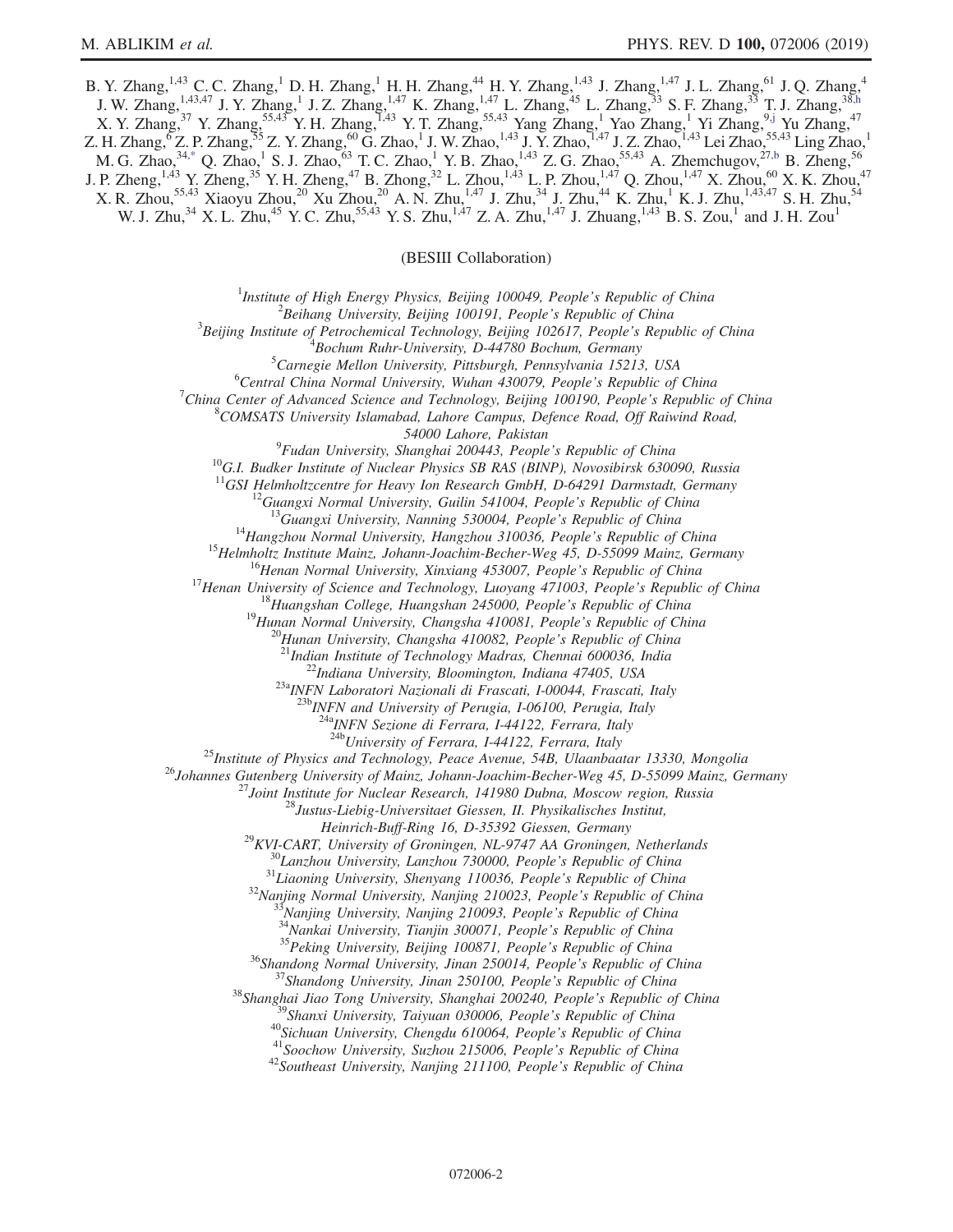<sup>43</sup>State Key Laboratory of Particle Detection and Electronics, Beijing 100049, Hefei 230026, People's Republic of China

Beijing 100049, Hefei 230026, People's Republic of China<br>
<sup>44</sup>Sun Yat-Sen University, Guangshou 510275, People's Republic of China<br>
<sup>45</sup>Sun Hindar University, Beijing 100084, People's Republic of China<br>
<sup>45</sup>Sunghua Univer

<sup>58b</sup>University of Eastern Piedmont, I-15121, Alessandria, Italy<br><sup>58c</sup>INFN, I-10125, Turin, Italy<br><sup>58c</sup>INFN, I-10125, Turin, Italy<br><sup>59</sup>Uppsala University, Box 516, SE-75120 Uppsala, Sweden<br><sup>60</sup>Wuhan University, Wuhan 4300

(Received 15 August 2019; published 15 October 2019)

By analyzing 2.93 fb<sup>-1</sup> of  $e^+e^-$  annihilation data taken at the center-of-mass energy  $\sqrt{s}$  = 3.773 GeV with the BESIII detector, we determine the branching fractions of the inclusive decays  $D^+ \to \phi X$  and  $D^0 \to \phi X$  to be  $(1.135 \pm 0.034 \pm 0.031)\%$  and  $(1.091 \pm 0.027 \pm 0.035)\%$ , respectively, where  $X$  denotes any possible particle combination. The first uncertainties are statistical, and the second are systematic. We also determine the branching fractions of the decays  $D \rightarrow \phi X$  and their charge conjugate modes  $\bar{D} \rightarrow \phi \bar{X}$  separately for the first time, and no significant CP asymmetry is observed.

DOI: [10.1103/PhysRevD.100.072006](https://doi.org/10.1103/PhysRevD.100.072006)

<span id="page-2-11"></span>[\\*](#page-1-0) Corresponding author.

<span id="page-2-7"></span>Corresponding author.

<span id="page-2-10"></span>qusq@mail.nankai.edu.cn [a](#page-0-1)

<span id="page-2-1"></span>Also at Bogazici University, 34342 Istanbul, Turkey.

<sup>[b](#page-0-2)</sup>Also at the Moscow Institute of Physics and Technology, Moscow 141700, Russia.

c Also at the Functional Electronics Laboratory, Tomsk State University, Tomsk, 634050, Russia.

<span id="page-2-0"></span><sup>[d](#page-0-3)</sup>Also at the Novosibirsk State University, Novosibirsk, 630090, Russia.

<span id="page-2-9"></span><sup>[e](#page-0-4)</sup> Also at the NRC "Kurchatov Institute," PNPI, 188300, Gatchina, Russia.

<span id="page-2-4"></span>Also at Istanbul Arel University, 34295 Istanbul, Turkey.

<span id="page-2-3"></span>[g](#page-0-6) Also at Goethe University Frankfurt, 60323 Frankfurt am Main, Germany.

<span id="page-2-2"></span>[h](#page-0-7) Also at Key Laboratory for Particle Physics, Astrophysics and Cosmology, Ministry of Education; Shanghai Key Laboratory for Part[i](#page-0-0)cle Physics and Cosmology; Institute of Nuclear and Particle Physics, Shanghai 200240, People's Republic of China.

<span id="page-2-8"></span><sup>1</sup>Also at Government College Women University, Sialkot 51310. Punjab, Pakistan.

<span id="page-2-5"></span><sup>[j](#page-0-8)</sup>Also at Key Laboratory of Nuclear Physics and Ion-beam Application (MOE) and Institute of Modern Physics, Fudan University, Shanghai 200443, People's Republic of China. [k](#page-0-3)

<span id="page-2-6"></span>Also at Harvard University, Department of Physics, Cambridge, Massachusetts 02138, USA.

Published by the American Physical Society under the terms of the [Creative Commons Attribution 4.0 International](https://creativecommons.org/licenses/by/4.0/) license. Further distribution of this work must maintain attribution to the author(s) and the published article's title, journal citation, and DOI. Funded by  $SCOAP<sup>3</sup>$ .

zhaomg@nankai.edu.cn [†](#page-0-0)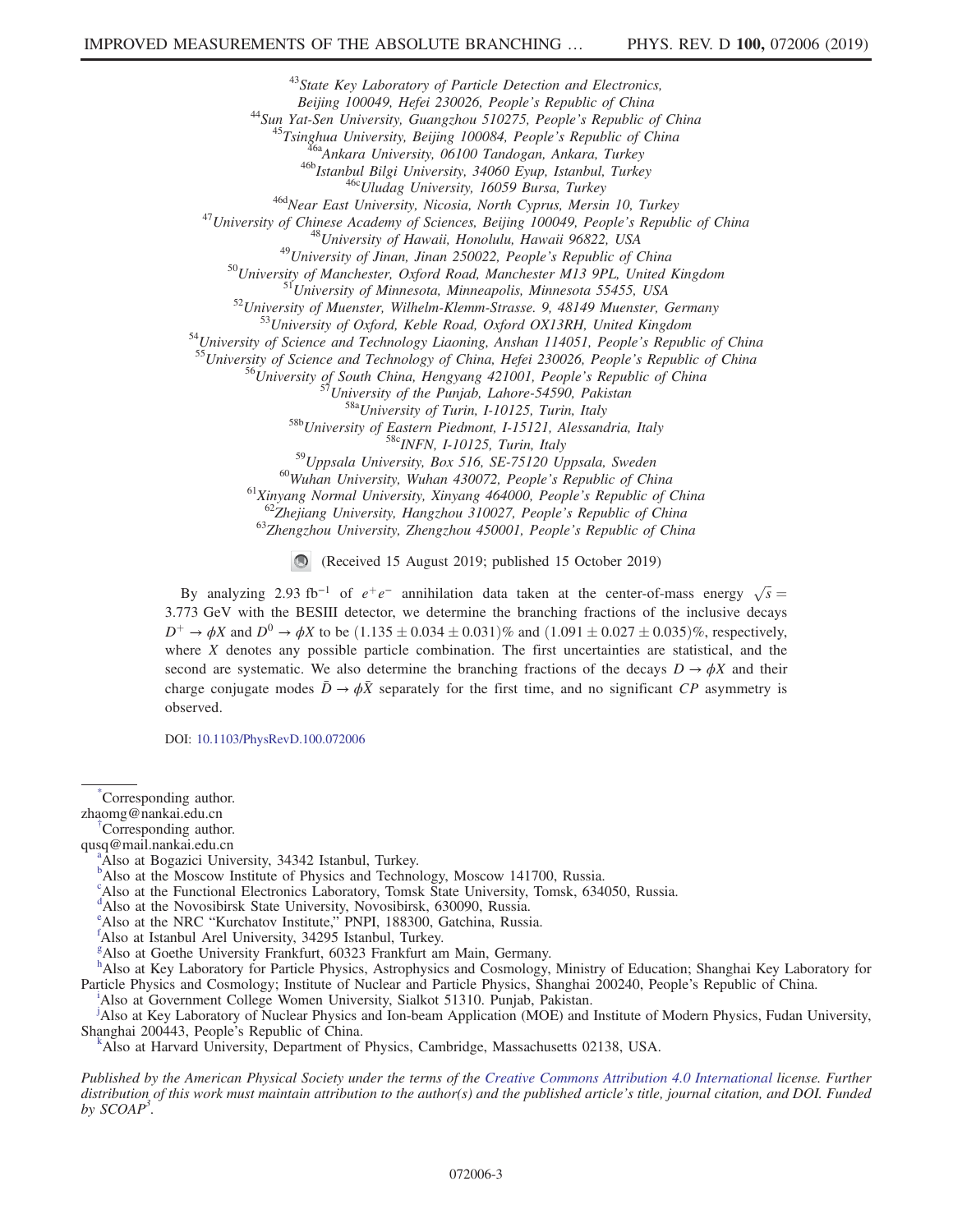# I. INTRODUCTION

Experimental studies of the inclusive  $D \to \phi X$  decays, where  $X$  denotes any possible particle combination, are important for charm physics due to the following reasons. First, precise measurements of their branching fractions offer an independent check on the existence of unmeasured or overestimated exclusive decays that include a  $\phi$  meson. A measurable difference between the inclusive and exclusive decay branching fractions would indicate the size of as yet unmeasured decays or would imply that some decays are overestimated, requiring complementary or more precise measurements. Previous measurements of the branching fractions for inclusive  $D^+ \rightarrow \phi X$  and  $D^0 \rightarrow \phi X$  decays were made by BES and CLEO [\[1,2\]](#page-10-0) with 22.3 and 281 pb<sup>-1</sup> of  $e^+e^-$  annihilation data samples taken at the center-of-mass energies  $\sqrt{s} = 4.03$  and 3.774 GeV, respectively. Table [I](#page-3-0) summarizes the branching fractions of the reported exclusive  $D$  decays to  $\phi$ , where the branching fractions of  $D^+ \to \phi \pi^+$ ,  $D^0 \to \phi \pi^0$ , and  $D^0 \to \phi \eta$  are quoted from the recent BESIII measurements [\[3\]](#page-10-1); the branching fraction of  $D^+ \rightarrow \phi K^+$  is from the LHCb measurements [\[4,5\]](#page-10-2); while the others are quoted from the particle data group[\[6\].](#page-10-3) In this paper, we report improved measurements of the branching fractions of these inclusive decays by using 2.93 fb<sup>-1</sup> of  $e^+e^-$  annihilation data taken at  $\sqrt{s}$  = 3.773 GeV with the BESIII detector. Throughout this paper, the charged conjugate modes are implied unless stated explicitly.

Second, charge-parity (CP) violation plays an important role in interpreting the matter-antimatter asymmetry in the Universe and in searching for new physics beyond the standard model (SM). It has been well established in the K

<span id="page-3-0"></span>TABLE I. The branching fractions of the known exclusive decays  $D^{+(0)} \rightarrow \phi X$ .

| Decay mode                                         | ß                                |
|----------------------------------------------------|----------------------------------|
| $D^+\to\phi\pi^+\pi^0$                             | $(2.3 \pm 1.0)\%$                |
| $D^+\to\phi\rho^+$                                 | $< 1.5\%$                        |
| $D^+\to\phi\pi^+$                                  | $(5.70 \pm 0.14) \times 10^{-3}$ |
| $D^+\to \phi K^+$                                  | $(8.86 \pm 1.14) \times 10^{-6}$ |
| Sum                                                | $(2.87 \pm 1.00)\%$              |
| $D^0 \rightarrow \phi \gamma$                      | $(2.81 \pm 0.19) \times 10^{-5}$ |
| $D^0 \rightarrow \phi K_S^0$                       | $(4.13 \pm 0.31) \times 10^{-3}$ |
| $D^0 \rightarrow \phi K_L^0$                       | $(4.13 \pm 0.31) \times 10^{-3}$ |
| $D^0 \rightarrow \phi \omega$                      | $< 2.1 \times 10^{-3}$           |
| $D^0 \rightarrow \phi(\pi^+\pi^-)_{\text{S-wave}}$ | $(20 \pm 10) \times 10^{-5}$     |
| $D^0 \rightarrow (\phi \rho^0)_{\text{S-wave}}$    | $(14.0 \pm 1.2) \times 10^{-4}$  |
| $D^0 \rightarrow (\phi \rho^0)_{\text{D-wave}}$    | $(8.5 \pm 2.8) \times 10^{-5}$   |
| $D^0 \rightarrow (\phi \rho^0)_{\text{P-wave}}$    | $(8.1 \pm 3.8) \times 10^{-5}$   |
| $D^0 \rightarrow \phi \pi^0$                       | $(1.17 \pm 0.04) \times 10^{-3}$ |
| $D^0 \rightarrow \phi \eta$                        | $(1.81 \pm 0.46) \times 10^{-4}$ |
| Sum                                                | $(1.14 \pm 0.09)\%$              |

and B meson systems. In the SM, however, CP violation in charm decays is expected to be much smaller [\[7](#page-10-4)–9]. Searching for CP violation in D meson decays is important for exploring physics beyond the SM. Recently, CP violation in the charm sector was observed for the first time in the charm hadrons decays at the LHCb [\[10\].](#page-10-5) In this paper, we search for CP violation in the inclusive  $D \to \phi X$ and  $\bar{D} \rightarrow \phi X$  decays.

### II. BESIII DETECTOR AND MONTE CARLO SIMULATION

The BESIII detector is a magnetic spectrometer [\[11\]](#page-10-6) located at the Beijing Electron Positron Collider [\[12\]](#page-10-7). The cylindrical core of the BESIII detector consists of a heliumbased multilayer drift chamber, a plastic scintillator timeof-flight system (TOF), and a CsI(Tl) electromagnetic calorimeter (EMC), which are all enclosed in a superconducting solenoidal magnet providing a 1.0 T magnetic field. The solenoid is supported by an octagonal flux-return yoke with resistive plate counter muon identifier modules interleaved with steel. The acceptance of charged particles and photons is 93% over a  $4\pi$  solid angle. The chargedparticle momentum resolution at 1 GeV/c is 0.5%, and the  $dE/dx$  resolution is 6% for the electrons from Bhabha scattering. The EMC measures photon energies with a resolution of 2.5% (5%) at 1 GeV in the barrel (end cap) region. The time resolution of the TOF barrel part is 68 ps, while that of the end cap part is 110 ps. The end cap TOF system was upgraded in 2015 with multigap resistive plate chamber technology, providing a time resolution of 60 ps [\[13\]](#page-10-8). More details about the design and performance of the detector are given in Ref. [\[11\].](#page-10-6)

Simulated samples of events produced with the GEANT4 based [\[14\]](#page-10-9) Monte Carlo (MC) package, which includes the geometric description of the BESIII detector and the detector response, are used to determine the detection efficiency and to estimate the backgrounds. The simulation includes the beam energy spread and initial state radiation (ISR) in the  $e^+e^-$  annihilations modeled with the generator KKMC [\[15,16\].](#page-10-10) The inclusive MC samples consist of the production of  $D\bar{D}$  pairs with the consideration of quantum coherence for all neutral D modes, the non- $D\overline{D}$  decays of the  $\psi$ (3770), the ISR production of the  $J/\psi$  and  $\psi$ (3686) states, and the continuum processes incorporated in KKMC [\[15,16\]](#page-10-10). The known decay modes are modeled with EVTGEN [\[17,18\]](#page-10-11) using branching fractions taken from the Particle Data Group [\[6\],](#page-10-3) and the remaining unknown charmonium decays are modeled by LUNDCHARM [\[19\]](#page-10-12). Final state radiation from charged final state particles is incorporated with the PHOTOS package [\[20\]](#page-10-13).

# III. ANALYSIS METHOD

As the  $\psi$ (3770) resonance peak lies just above the DD threshold, it decays predominately into *DD* meson pairs.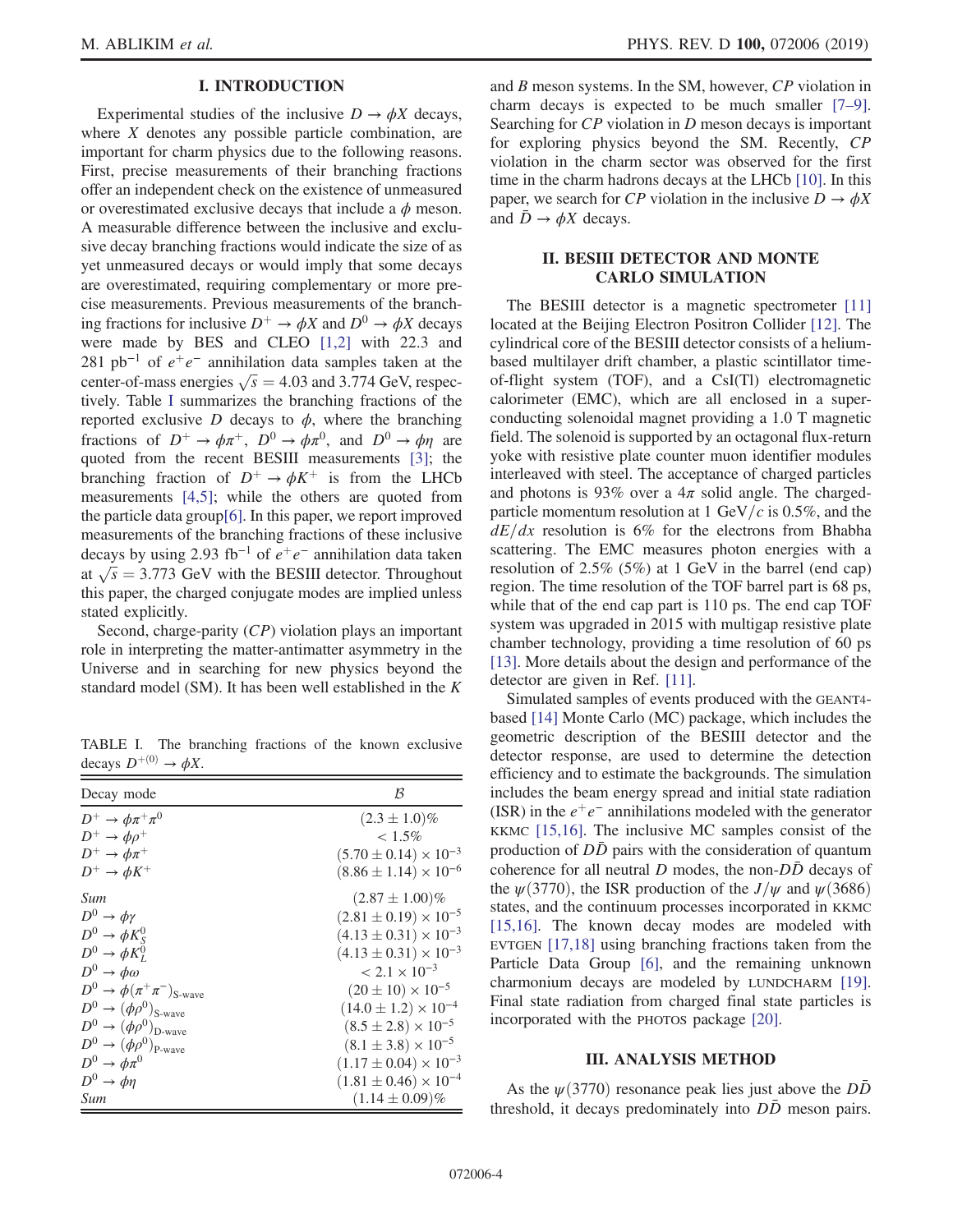This advantage is leveraged by using a double-tag method, which was first developed by the MARKIII Collaboration [\[21,22\]](#page-10-14), to determined absolute branching fractions. If a  $D$  $(D<sup>-</sup>$  or  $\bar{D}^0$ ) meson is found in an event, the event is identified as a "single-tag (ST) event." If the partner D  $(D^+$  or  $D^0$ ) is reconstructed in the rest of the event, the event is identified as a "double-tag (DT) event." In this analysis, the ST  $D^-$  mesons are reconstructed by using  $K^+\pi^-\pi^-$ ,  $K^+\pi^-\pi^-\pi^0$ ,  $K_S^0\pi^-$ ,  $K_S^0\pi^-\pi^0$ , and  $K_S^0\pi^-\pi^-\pi^+$ , and the ST  $\overline{D}^0$  mesons are reconstructed by using  $K^+\pi^-$ ,  $K^+\pi^-\pi^0$ , and  $K^+\pi^-\pi^-\pi^+$ . The signal  $D^+$  and  $D^0$  mesons are reconstructed by using  $\phi X$ ,  $\phi \to K^+K^-$ . The branching fraction for  $D \to \phi X$  decay is given by

$$
\mathcal{B}_{\text{sig}} = \frac{N_{\text{DT}}}{\sum_{i} (N_{\text{ST}}^{i} \cdot \epsilon_{\text{DT}}^{i} / \epsilon_{\text{ST}}^{i} / f_{\text{QC}}^{i})} = \frac{N_{\text{DT}}}{(N_{\text{ST}} \cdot \epsilon_{\text{sig}})},
$$
 (1)

where *i* is the *i*th ST mode,  $N_{\text{DT}}^i$  and  $N_{\text{ST}}^i$  are the yield of the DT and ST events,  $\epsilon_{ST}^i$  is the efficiency for reconstructing the tag candidate, and  $\vec{e}_{DT}$  is the efficiency for simultaneously reconstructing the  $\bar{D}$  decay to tag mode i and D decay to  $\phi X$ .  $N_{\text{DT}}$  and  $N_{\text{ST}}$  are the total yields of the DT and ST events, and  $\epsilon_{\text{sig}} = \sum_i (N_{\text{ST}}^i \cdot \epsilon_{\text{DT}}^i / \epsilon_{\text{ST}}^i / f_{\text{QC}}^i) / N_{\text{ST}}$  is the average efficiency of finding the signal decay, weighted by the yields of tag modes in data. Here,  $f_{\rm QC}^i$  is a factor to take into account the quantum-correlation (QC) effect in  $D^0\bar{D}^0$  pairs, called QC correction factor. The  $f_{\rm QC}^i$  is taken as unity for charged  $D$  tags, but determined for neutral  $D$  tags following Refs. [\[23,24\]](#page-10-15) (see the Appendix for more details).

# IV. SELECTION AND YIELD OF ST  $\bar{D}$  MESONS

All charged tracks, except those originating from  $K_S^0$ decays, are required to originate in the interaction region, which is defined as  $V_{xy}$  < 1 cm,  $|V_z|$  < 10 cm,  $|\cos \theta|$  < 0.93, where  $V_{xy}$  and  $|V_z|$  denote the distances of the closest approach of the reconstructed track to the interaction point perpendicular to and parallel to the beam direction, respectively, and  $\theta$  is the polar angle with respect to the beam axis. Charged tracks are identified using confidence levels for the kaon (pion) hypothesis  $CL_{K(\pi)}[11]$ , calculated with both  $dE/dx$  and TOF information. The kaon (pion) candidates are required to satisfy  $CL_{K(\pi)} > CL_{\pi(K)}$  and  $CL_{K(\pi)} > 0$ . The  $K_S^0$  candidates are formed from two oppositely charged tracks with  $|V_z| < 20$  cm and  $|\cos \theta|$  < 0.93. The two charged tracks are assumed to be a  $\pi^+\pi^-$  pair without particle identification (PID), and the  $\pi^+\pi^-$  invariant mass must be within  $(0.487, 0.511)$  GeV/ $c^2$ . The photon candidates are selected from isolated EMC clusters. To suppress electronics noise and beam backgrounds, the clusters are required to have a start time within 700 ns after the event start time and have an opening angle greater than 10° with respect to the nearest extrapolated charged track. The energy of each EMC cluster is required to be larger than 25 MeV in the barrel region ( $|\cos \theta|$  < 0.8) or 50 MeV in the end cap region  $(0.86 < |\cos \theta| < 0.92)$ . To select  $\pi^0$  meson candidates, the  $\gamma\gamma$  invariant mass is required to be within  $(0.115, 0.150)$  GeV/ $c^2$ . The momentum resolution of  $\pi^0$  candidates is improved with a kinematic fit that constrains the  $\gamma\gamma$  invariant mass to the  $\pi^0$  nominal mass [\[6\]](#page-10-3). For  $\bar{D}^0 \to K^+\pi^-$  candidates, backgrounds arising from cosmic rays and Bhabha scattering events are rejected with the same requirements as those described in Ref. [\[25\].](#page-10-16)

Two variables, the energy difference  $\Delta E \equiv$  $E_{\bar{D}} - E_{\text{beam}}$  and the beam-energy-constrained mass  $M_{\text{BC}} \equiv$  $\sqrt{E_{\text{beam}}^2/c^4 - p_{\bar{D}}^2/c^2}$ , are used to identify the ST  $\bar{D}$ candidates. Here,  $E_{\text{beam}}$  is the beam energy, and  $E_{\bar{D}}(p_{\bar{D}})$ is the reconstructed energy (momentum) of the ST  $\bar{D}$ candidates in the center-of-mass frame of the  $e^+e^-$  system. For a given tag mode, if there are multiple candidates per charm per event, the one with the smallest value of  $|\Delta E|$  is retained. Combinatorial backgrounds are suppressed by mode dependent  $\Delta E$  requirements, as shown in Table [II.](#page-4-0)

Figure [1](#page-5-0) shows the  $M<sub>BC</sub>$  distributions of the accepted ST  $\bar{D}$  candidates. The ST yields ( $N_{\text{ST}}^i$ ) for different tags are

<span id="page-4-0"></span>TABLE II. Summary of the  $\Delta E$  requirements, the  $M_{BC}$  signal regions, the ST yields in data ( $N_{ST}^i$ ), and the ST efficiencies ( $\epsilon_{ST}^i$ ). The uncertainties are statistical only.

| Tag mode $i$                                  | $\Delta E$ (MeV) | $M_{\rm BC}$ (GeV/ $c^2$ ) | $N_{\rm ST}^i$     | $\epsilon_{\rm ST}^i$ (%) |
|-----------------------------------------------|------------------|----------------------------|--------------------|---------------------------|
| $D^- \rightarrow K^+\pi^-\pi^-$               | $(-20, 19)$      | (1.863, 1.879)             | $796040 \pm 1550$  | $50.70 \pm 0.04$          |
| $D^{-} \to K^{+} \pi^{-} \pi^{-} \pi^{0}$     | $(-53, 30)$      | (1.863, 1.879)             | $239070 \pm 737$   | $24.88 \pm 0.04$          |
| $D^- \rightarrow K_S^0 \pi^-$                 | $(-23, 23)$      | (1.863, 1.879)             | $93258 \pm 312$    | $51.52 \pm 0.12$          |
| $D^{-} \to K_{S}^{0} \pi^{-} \pi^{0}$         | $(-61, 36)$      | (1.863, 1.879)             | $204591 \pm 553$   | $27.13 \pm 0.08$          |
| $D^{-} \to K_{S}^{0} \pi^{-} \pi^{-} \pi^{+}$ | $(-20, 18)$      | (1.863, 1.879)             | $111994 \pm 1538$  | $27.82 \pm 0.15$          |
| Sum                                           |                  |                            | $1444953 \pm 2390$ |                           |
| $\bar{D}^0 \rightarrow K^+\pi^-$              | $(-25, 23)$      | (1.858, 1.874)             | $537047 \pm 762$   | $66.00 \pm 0.06$          |
| $\bar{D}^0 \rightarrow K^+\pi^-\pi^0$         | $(-61, 36)$      | (1.858, 1.874)             | $1075251 \pm 1415$ | $36.25 \pm 0.06$          |
| $\bar{D}^0 \to K^+ \pi^- \pi^- \pi^-$         | $(-17, 15)$      | (1.858, 1.874)             | $691228 \pm 952$   | $37.47 \pm 0.05$          |
| Sum                                           |                  | $2303526 \pm 1867$         |                    |                           |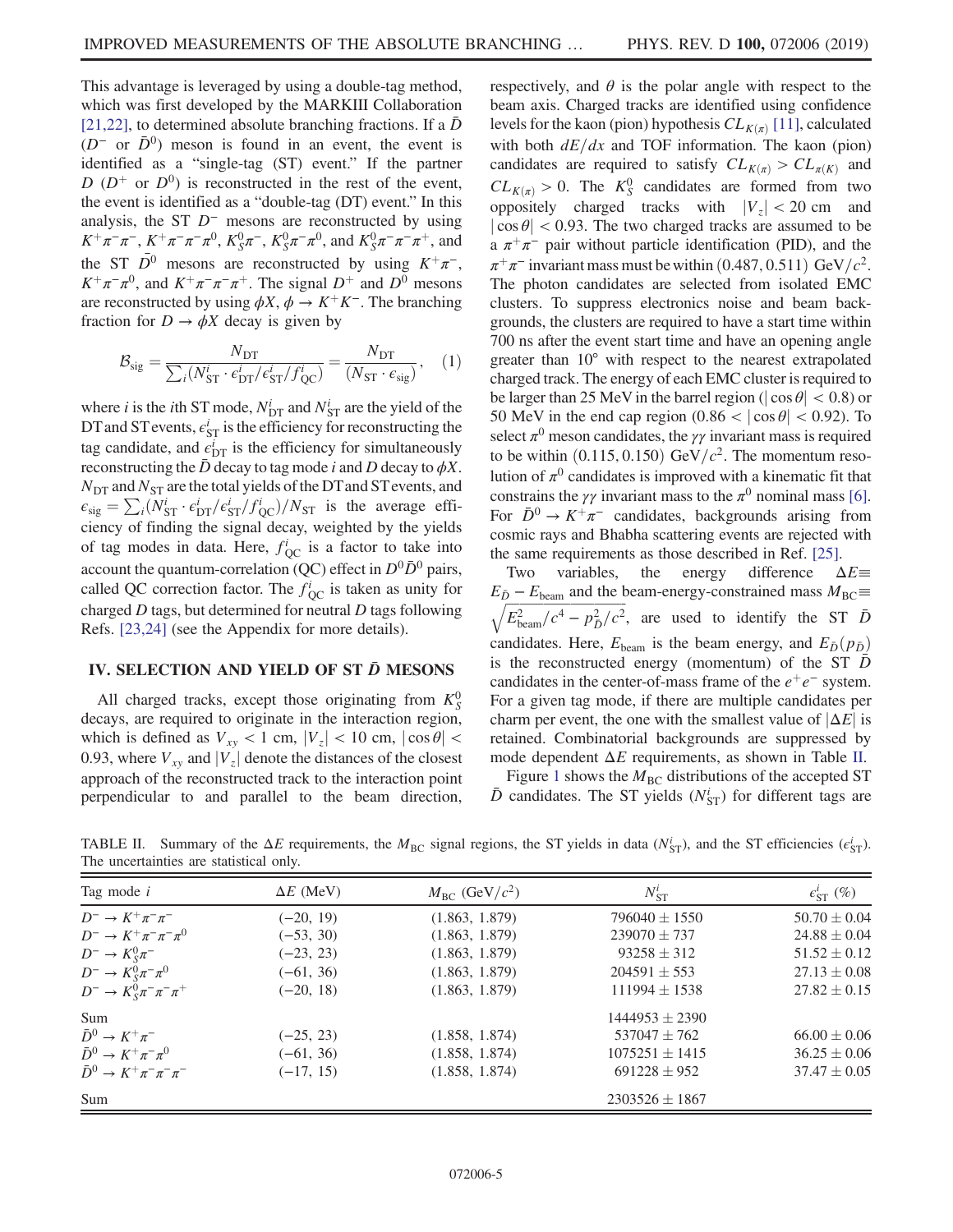<span id="page-5-0"></span>

FIG. 1. Fits to the  $M_{BC}$  distributions of the ST D meson candidates. The dots with error bars are data, the blue solid curves are the overall fits, and the red dashed curves are the fitted background shapes.

determined using a binned maximum likelihood fit to the corresponding  $M<sub>BC</sub>$  distribution. A MC-simulated signal shape convolved with a double Gaussian function is used to model the  $M<sub>BC</sub>$  signal, and the combinatorial backgrounds in  $M<sub>BC</sub>$  distribution are modeled by an ARGUS function [\[26\]](#page-10-17) with the end point fixed at  $E_{\text{beam}}$ . The ST efficiencies ( $\epsilon_{\text{ST}}^i$ ) are determined with inclusive MC samples. The ST yields in data within the  $\Delta E$ ,  $M_{BC}$  signal regions, and the corresponding ST efficiencies are summarized in Table [II](#page-4-0).

# V. SELECTION AND YIELD OF  $D \to \phi X$

DT events containing a  $\phi$  meson are selected by investigating the system recoiling against the ST  $D^-(\bar{D}^0)$ . Candidate DT events are required to have at least two

<span id="page-5-1"></span>

FIG. 2. Fits to the  $M_{K^+K^-}$  spectra of the candidate events for (a)  $D^+ \rightarrow \phi X$  and (b)  $D^0 \rightarrow \phi X$  in the  $M_{BC}$  signal region and (c)  $D^+ \rightarrow \phi X$  and (d)  $D^0 \rightarrow \phi X$  in the  $M_{BC}$  sideband region. The dots with error bars are data, the solid curves are the fit results, and the dashed curves are the fitted combinatorial backgrounds.

good charged tracks with opposite charges. The  $\phi$  candidates are reconstructed through  $\phi \to K^+K^-$  decays. The selection and identification criteria of the charged kaons are identical to those for the tag side.

The  $K^+K^-$  invariant mass  $(M_{K^+K^-})$  spectra of the accepted candidates for  $D \to \phi X$  in the  $M_{BC}$  signal region are shown in the top row of Fig. [2](#page-5-1). The events in the  $M_{BC}$ sideband region,  $(1.844, 1.860)$  GeV/ $c^2$  for  $D^+$  and  $(1.840, 1.856)$  GeV/ $c^2$  for  $D^0$ , are used to estimate the peaking backgrounds in the  $M_{K^+K^-}$  spectra, as shown in the bottom row of Fig. [2](#page-5-1). For each case, the yield of DT events containing  $D \to \phi X$  signals is obtained by fitting these spectra. A MC-simulated signal shape convolved with a Gaussian function is used to model the  $\phi$  signal, and the combinatorial backgrounds are modeled by a reversed ARGUS background function [\[26\]](#page-10-17). The sideband contributions are normalized to the same background areas in the  $M<sub>BC</sub>$  signal region. The fit results are also shown in Fig. [2](#page-5-1). The fitted DT yields in the  $M<sub>BC</sub>$  signal and sideband regions in the data,  $N_{\text{DT}}^{\text{sig}}$  and  $N_{\text{DT}}^{\text{sid}}$ , are given in Table [III](#page-5-2). The background-subtracted DT yields are calculated by  $N_{\text{DT}}^{\text{net}} = N_{\text{DT}}^{\text{sig}} - f_{\text{co}} N_{\text{DT}}^{\text{sid}}$ , where  $f_{\text{co}}$  is the ratio of the

<span id="page-5-2"></span>TABLE III. Summary of the fitted DT yields in the  $M_{BC}$  signal and sideband regions ( $N_{DT}^{sig}$  and  $N_{DT}^{sid}$ ), background-subtracted DT yields  $(N_{\text{DT}}^{\text{net}})$ , signal efficiencies ( $\epsilon_{\text{sig}}$ ), and the measured branching fractions ( $\beta$ ). The uncertainties are statistical only.

| Decay mode                                | $N_{\rm\scriptscriptstyle C T}^{\rm tot}$ | $N_{\rm DT}^{\rm sig}$ | $N_{\rm DT}^{\rm sid}$ | $N_{\rm DT}^{\rm net}$ | $\epsilon_{\text{sig}}(\%)$ | $\mathcal{B}(\%)$ |
|-------------------------------------------|-------------------------------------------|------------------------|------------------------|------------------------|-----------------------------|-------------------|
| $D^+ \rightarrow \phi X$                  | $721005 \pm 1673$                         | $1478 \pm 50$          | $153 \pm 18$           | $1352 \pm 53$          | $16.69 \pm 0.20$            | $1.124 \pm 0.045$ |
| $D^- \rightarrow \phi X$                  | $729840 \pm 1649$                         | $1511 \pm 52$          | $155 \pm 18$           | $1384 \pm 55$          | $16.66 \pm 0.20$            | $1.141 \pm 0.046$ |
| $D^0 \rightarrow \phi X$                  | $1152037 \pm 1738$                        | $2203 \pm 68$          | $185 + 19$             | $2033 \pm 70$          | $16.22 \pm 0.17$            | $1.088 \pm 0.037$ |
| $\overline{D}{}^0 \rightarrow \phi X$     | $1146368 \pm 1529$                        | $2239 + 66$            | $185 + 19$             | $2069 + 69$            | $16.46 \pm 0.17$            | $1.096 \pm 0.037$ |
| $D^+/D^- \rightarrow \phi X$              | $1444953 + 2390$                          | $2989 + 77$            | $302 + 25$             | $2741 \pm 81$          | $16.71 \pm 0.16$            | $1.135 \pm 0.034$ |
| $D^0/\overline{D}{}^0 \rightarrow \phi X$ | $2303526 \pm 1867$                        | $4441 \pm 98$          | $379 + 27$             | $4092 \pm 102$         | $16.28 \pm 0.13$            | $1.091 \pm 0.027$ |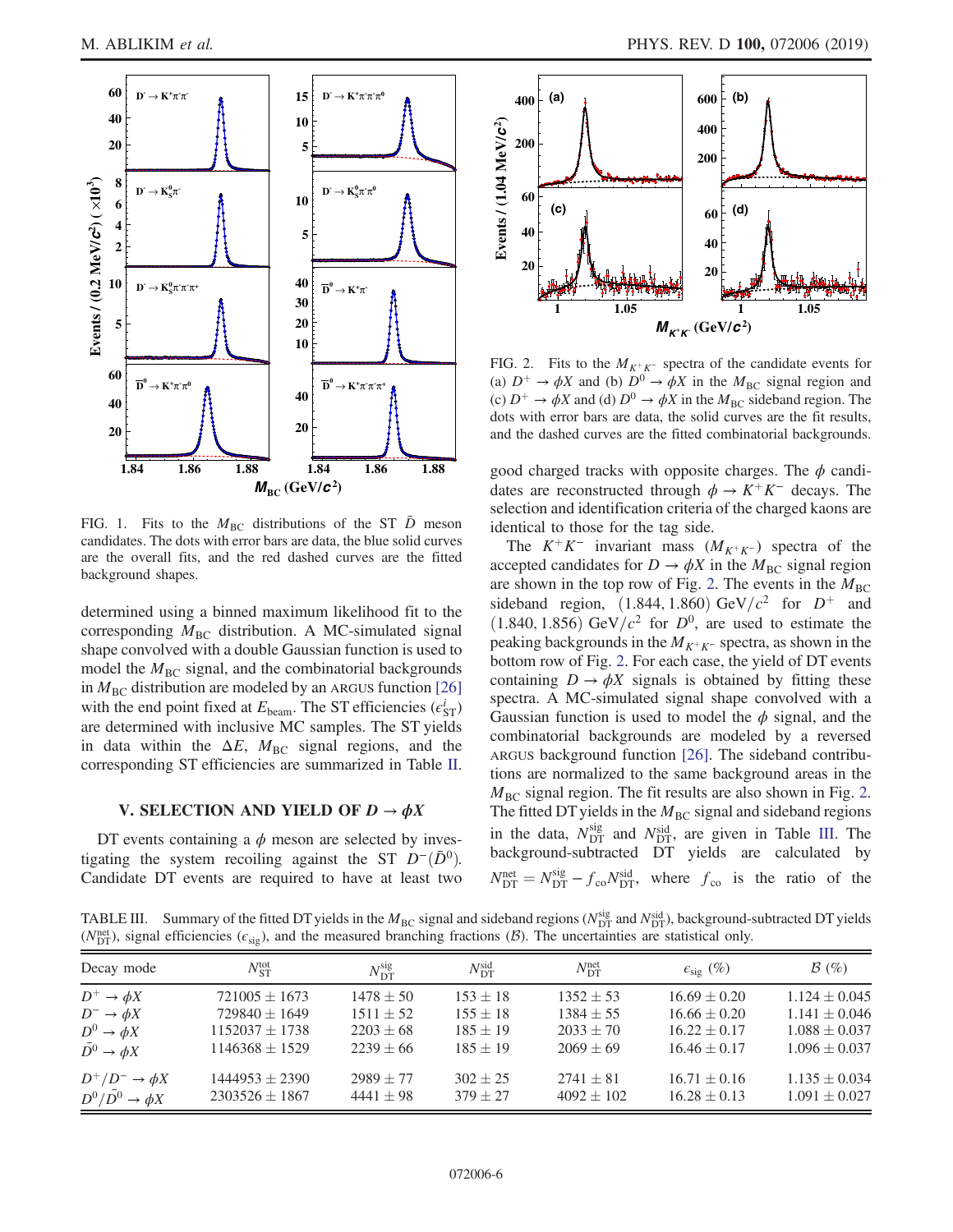background area in the  $M<sub>BC</sub>$  signal region over that in the  $M<sub>BC</sub>$  sideband region and is determined to be 0.82 for the  $D^+$  decay and 0.92 for the  $D^0$  decay. These results have been verified by analyzing the inclusive MC sample.

# VI. BRANCHING FRACTION

<span id="page-6-2"></span>The detection efficiencies are estimated by analyzing exclusive signal MC samples with the same procedure as for analyzing data. Forthe ST side, all possible subresonances have been included in the MC simulations. For the signal side, all known D meson decays involving  $\phi$  have been included in the MC simulations. Especially, to obtain better data/MC agreement, we have readjusted the branching fraction of  $D^+ \rightarrow \phi \pi^+ \pi^0$ , which is dominated by  $D^+ \rightarrow \phi \rho^+$ , to be 0.6% in the MC simulations. The efficiencies have been corrected by the small differences in  $K^{\pm}$  tracking and PID between the data and MC simulation. To verify the reliability of the detection efficiencies, we compare the  $\cos \theta$  and momentum distributions for  $\phi$ ,  $K^+$ , and  $K^-$  for the selected candidate events in data and MC simulations, as shown in Figs. [3](#page-6-0) and [4](#page-6-1). Good data-MC agreement is observed. The detection efficiencies and the measured branching fractions for  $D \to \phi X$  are given in Table [III.](#page-5-2)

Most of the systematic uncertainties originating from the ST selection criteria cancel when using the DT method. The systematic uncertainties in these measurements are assigned relative to the measured branching fractions and are discussed below.

The uncertainties due to the  $M<sub>BC</sub>$  fits are estimated by using alternative signal shapes, varying the bin sizes,

<span id="page-6-0"></span>

FIG. 3. Comparisons of the cos  $\theta$  distributions for  $\phi$  [(a) and (b)],  $K^+$  [(c) and (d)], and  $K^-$  [(e) and (f)] for the candidate events in  $D^+ \rightarrow \phi X$  and  $D^0 \rightarrow \phi X$ . The dots with error bars are the data, the solid histograms are the inclusive MC sample, and the gray hatched histograms are the MC-simulated backgrounds. An additional requirement of  $|M_{K^+K^-} - 1.019| < 0.02$  GeV/ $c^2$  has been imposed.

<span id="page-6-1"></span>

FIG. 4. Comparisons of the momentum distributions for  $\phi$  [(a) and (b)],  $K^+$  [(c) and (d)], and  $K^-$  [(e) and (f)] for the candidate events in  $D^+ \rightarrow \phi X$  and  $D^0 \rightarrow \phi X$ . The dots with error bars are the data, the solid histograms are the inclusive MC sample, and the gray hatched histograms are the MC-simulated backgrounds. An additional requirement of  $|M_{K^+K^-} - 1.019| < 0.02 \text{ GeV}/c^2$ has been imposed.

varying the fit ranges, and shifting the end point of the ARGUS background function. We obtain 0.5% as the total systematic uncertainty due to the  $M<sub>BC</sub>$  fits.

The tracking and PID efficiencies for  $K^{\pm}$  are studied by using  $DT$   $D\bar{D}$  hadronic events. In each case, the efficiency to reconstruct a kaon is determined by using the missing mass recoiling against the rest of the event and determining the fraction of events for which the missing kaon can be reconstructed. The differences in the momentum weighted efficiencies between the data and MC simulations (called the data-MC difference) due to tracking and PID are determined to be  $(4.2 \pm 0.5)\%$  and  $(0.5 \pm 0.5)\%$  per  $K^{\pm}$ . After correcting the detection efficiencies obtained by MC simulations by these differences, the uncertainties of the data-MC differences are assigned as the systematic uncertainties for the  $K^{\pm}$  tracking and PID efficiencies. This gives a systematic uncertainty for the  $K^{\pm}$  tracking or PID efficiency of 0.5% per track.

The systematic uncertainties arising from the fit range in the  $M_{K^+K^-}$  fits are estimated by a series of fits with alternative intervals. The maximum deviations in the resulting branching fractions are assigned as the associated systematic uncertainties, which are 0.4% and 1.3% for  $D^+ \rightarrow \phi X$  and  $D^0 \rightarrow \phi X$ , respectively. To estimate the systematic uncertainties due to the signal shape in the  $M_{K^+K^-}$ fits, we use a Breit-Wigner function to describe the  $\phi$  signal. The maximum deviations in the resulting branching fractions are assigned as the associated systematic uncertainties, which are 1.6% and 1.8% for  $D^+ \rightarrow \phi X$  and  $D^0 \rightarrow \phi X$ , respectively. To estimate the systematic uncertainties due to the background shape in the  $M_{K^+K^-}$  fits, we use an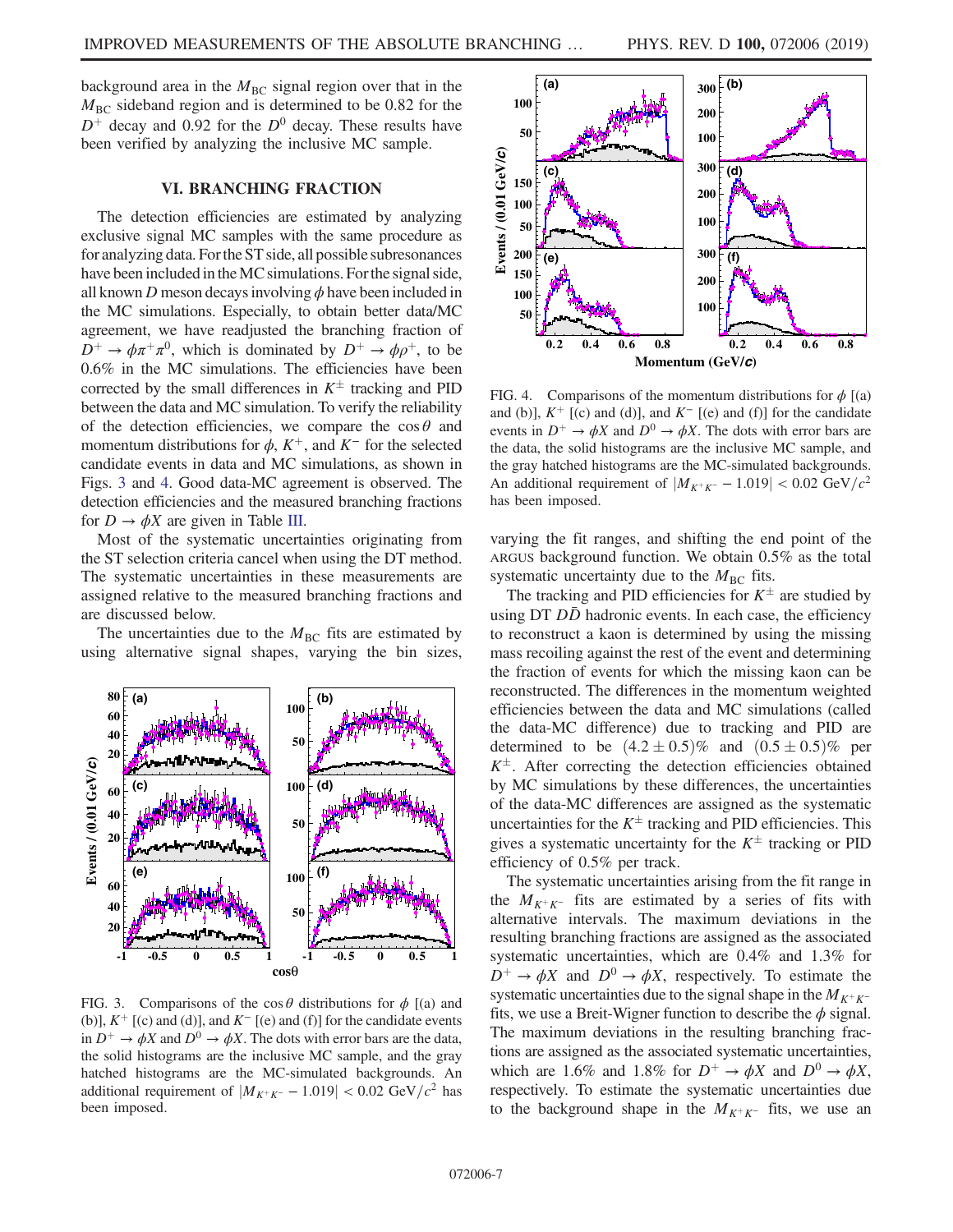<span id="page-7-0"></span>TABLE IV. Systematic uncertainties (in percent) in the measurements of the branching fractions.

| Source                    | $D^+ \rightarrow \phi X$ | $\rightarrow \phi X$ |
|---------------------------|--------------------------|----------------------|
| $M_{\rm BC}$ fit          | 0.5                      | 0.5                  |
| $K^{\pm}$ tracking        | 1.2                      | 1.2                  |
| $K^{\pm}$ PID             | 1.0                      | 1.0                  |
| $M_{K^+K^-}$ fit          | 1.7                      | 2.4                  |
| QC effect                 | .                        | 0.5                  |
| MC statistics             | 0.8                      | 0.7                  |
| Quoted branching fraction | 1.0                      | 1.0                  |
| Total                     | 2.7                      | 3.2                  |

alternative background shape,  $c_1 \cdot (M_{K^+K^-} - M_{\text{threshold}})^{1/2} +$  $c_3 \cdot (M_{K^+K^-} - M_{\text{threshold}})^{3/2} + c_5 \cdot (M_{K^+K^-} - M_{\text{threshold}})^{5/2}$ to describe the background. The maximum deviations in the resulting branching fractions are assigned as the associated systematic uncertainties, which are 0.2% and 1.6% for  $D^+ \rightarrow$  $\phi X$  and  $D^0 \rightarrow \phi X$ , respectively. We assume that systematic uncertainties arising from the fit range, signal, and background shape are independent and add them in quadrature to obtain the systematic uncertainty of the  $M_{K^+K^-}$  fit.

In our nominal analysis, the measured branching fraction of  $D^0 \rightarrow \phi X$  has been corrected by an averaged QC factor  $f_{\rm QC}$  defined in Sec. [VI](#page-6-2). After this correction, we take the residual uncertainty of  $f_{\text{QC}}$ , 0.5%, as the systematic uncertainty due to the QC effect. The uncertainties due to limited MC samples are 0.8% and 0.7% for  $D^+$  and  $D^0$ decays, respectively. The uncertainty in the quoted branching fraction of  $\phi \rightarrow K^+K^-$  is 1.0% [\[6\].](#page-10-3)

Assuming all the sources are independent, the quadratic sum of these uncertainties gives the total systematic uncertainty in the measurement of the branching fraction for each decay. Table [IV](#page-7-0) summarizes the systematic uncertainties in the branching fraction measurements.

# VII. ASYMMETRY OF  $\mathcal{B}(D \to \phi X)$  AND  $\mathcal{B}(\bar{D} \to \phi X)$

We determine the branching fractions of  $D \to \phi X$  and  $\bar{D} \rightarrow \phi X$  separately. In this section, charge conjugated modes are not implied. Table [III](#page-5-2) summarizes the ST yields, the DT yields in the  $M_{\text{BC}}$  signal and sideband regions, detection efficiencies, and the measured branching fractions. The asymmetry of the branching fractions of  $D \rightarrow$  $\phi X$  and  $\bar{D} \to \phi X$  is determined by

$$
\mathcal{A}_{\rm CP} = \frac{\mathcal{B}(D \to \phi X) - \mathcal{B}(\bar{D} \to \phi X)}{\mathcal{B}(D \to \phi X) + \mathcal{B}(\bar{D} \to \phi X)}.
$$
 (2)

The asymmetries for charged and neutral  $D \to \phi X$  decays are determined to be  $(-0.7 \pm 2.8 \pm 0.7)\%$  and  $(-0.4 \pm 0.7)\%$  $(2.5 \pm 0.7)\%$ , where the uncertainties due to the  $\dot{M}_{\text{BC}}$  fit,  $K^{\pm}$  tracking,  $K^{\pm}$  PID,  $M_{K^+K^-}$  fit, QC effect, and quoted branching fractions in the measurements of  $\mathcal{B}(D \to \phi X)$ and  $\mathcal{B}(\bar{D} \to \phi X)$  cancel. No CP violation is found at the current statistical and systematic precision.

#### VIII. CONCLUSIONS

By analyzing 2.93 fb<sup>-1</sup> of  $e^+e^-$  annihilation data taken with the BESIII detector at  $\sqrt{s} = 3.773$  GeV, the branching fractions of  $D^+ \rightarrow \phi X$  and  $D^0 \rightarrow \phi X$  decays are measured to be  $(1.135 \pm 0.034 \pm 0.031)\%$  and  $(1.091 \pm 0.027 \pm 0.035)\%$ , respectively, where the first uncertainties are statistical and the second are systematic. Comparisons of our results with the previous measurements by CLEO [\[2\]](#page-10-18) and BES [\[1\]](#page-10-0) are shown in Table [V.](#page-7-1) Our results are consistent with previous measurements, but with much better precision. These results indicate that the nominal values of the branching fractions for some known exclusive decays of the  $D^+$  meson, e.g.,  $D^+ \rightarrow \phi \pi^+ \pi^0$ , may be overestimated. Precision measurements of some exclusive  $\phi X$  decays of  $D^+$  and  $D^0$  mesons are required to further understand the discrepancy. We also determine CP asymmetries in the branching fractions of  $D \to \phi X$  and  $\bar{D} \to \phi X$ decays for the first time, but no CP violation is found.

### ACKNOWLEDGMENTS

The authors are thankful for helpful discussions with Professor Xueqian Li, Professor Maozhi Yang, and Doctor Haokai Sun. The BESIII Collaboration thanks the staff of Beijing Electron Positron Collider and the IHEP computing center for their strong support. This work is supported in part by National Key Basic Research Program of China under Contract No. 2015CB856700; National Natural Science Foundation of China (NSFC) under Contracts No. 11875170, No. 11775230, No. 11475090, No. 11335008, No. 11425524, No. 11625523, No. 11635010, and No. 11735014; National Natural Science Foundation of China (NSFC) under Contract No. 11835012; the Chinese Academy of Sciences (CAS) Large-Scale Scientific Facility Program; Joint Large-Scale Scientific Facility Funds of the NSFC and CAS under Contracts No. U1832207, No. U1532257, No. U1532258, and No. U1732263; CAS Key Research Program of Frontier Sciences under Contracts No. QYZDJ-SSW-SLH003 and No. QYZDJ-SSW-SLH040; 100 Talents

<span id="page-7-1"></span>TABLE V. Comparisons of our branching fractions with the CLEO and BES results (in percent).

|                          | This work                   | CLEO [2]                 | <b>BES</b> [1]                  |
|--------------------------|-----------------------------|--------------------------|---------------------------------|
| $D^+ \rightarrow \phi X$ | $1.135 \pm 0.034 \pm 0.031$ | $1.03 \pm 0.10 \pm 0.07$ | $< 1.8$ (90% C.L.)              |
| $D^0 \rightarrow \phi X$ | $1.091 \pm 0.027 \pm 0.035$ | $1.05 \pm 0.08 \pm 0.07$ | $1.71_{-0.71}^{+0.76} \pm 0.17$ |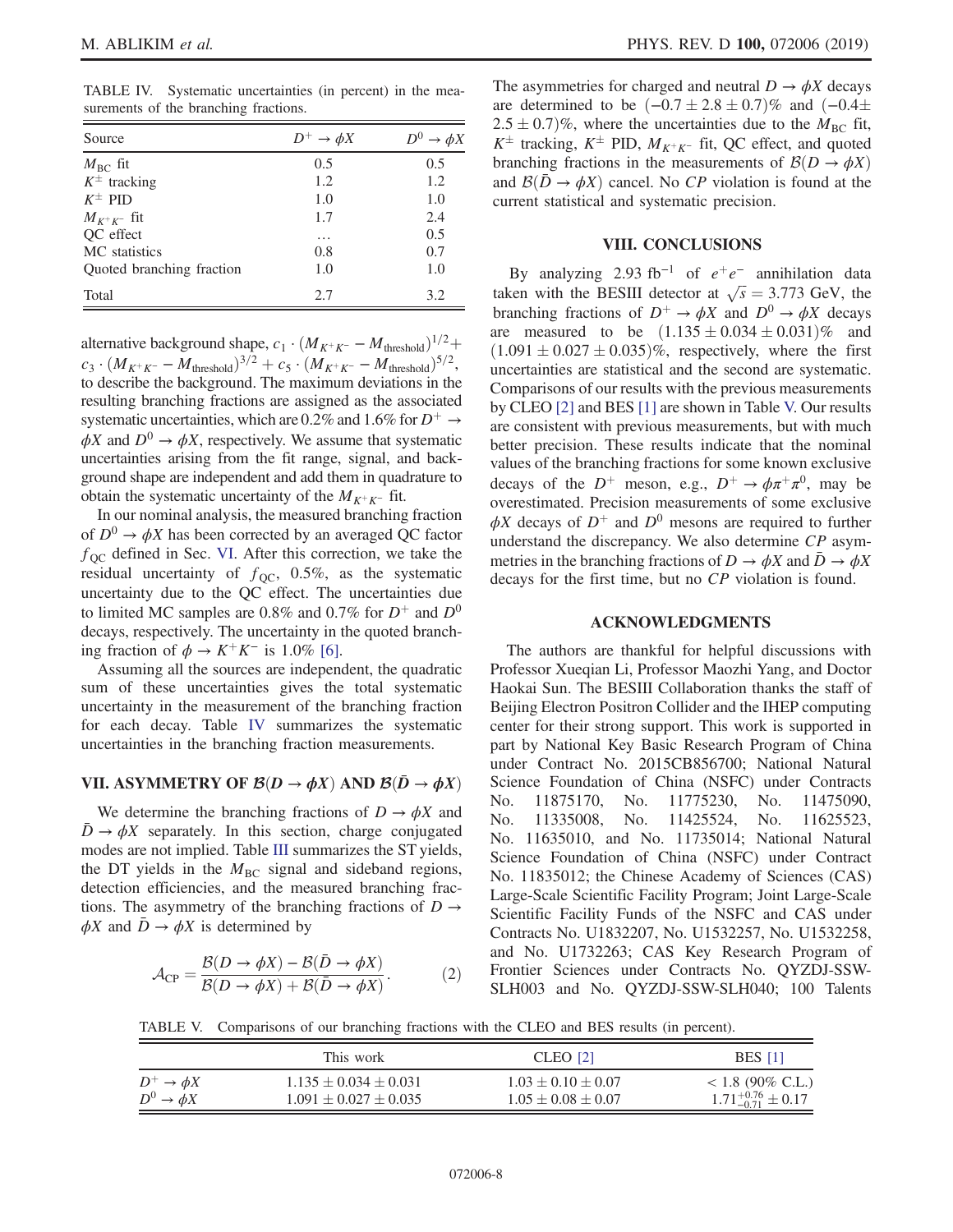Program of CAS; Institute for Nuclear Physics, Astronomy and Cosmology (INPAC) and Shanghai Key Laboratory for Particle Physics and Cosmology; German Research Foundation DFG under Collaborative Research Center under Contracts No. CRC 1044 and No. FOR 2359; Istituto Nazionale di Fisica Nucleare, Italy; Koninklijke Nederlandse Akademie van Wetenschappen (KNAW) under Contract No. 530-4CDP03; Ministry of Development of Turkey under Contract No. DPT2006K-120470; National Science and Technology fund; the Knut and Alice Wallenberg Foundation (Sweden) under Contract No. 2016.0157; the Royal Society, U.K., under Contract No. DH160214; the Swedish Research Council; U.S. Department of Energy under Contracts No. DE-FG02- 05ER41374, No. DE-SC-0010118, and No. DE-SC-0012069; University of Groningen (RuG) and the Helmholtzzentrum fuer Schwerionenforschung GmbH (GSI), Darmstadt.

## APPENDIX: QC CORRECTION FACTOR

At  $\psi$ (3770), the  $D^0\overline{D}{}^0$  pairs are produced coherently. The impact of the QC effect on the measurement of the branching fraction of  $D^0 \rightarrow \phi X$  is considered by two aspects: the strong-phase parameters of the tag modes and the  $CP+$  fraction of the  $D^0 \rightarrow \phi X$  decay.

#### 1. Formulas

Due to the QC effect, the yield of the ith ST candidates can be written as [\[23,24\]](#page-10-15)

$$
N_{\rm ST}^i = (1 + R_{\rm WS,f}^i) \cdot 2N_{D^0 \bar{D^0}} \cdot \mathcal{B}_{\rm ST}^i \cdot \epsilon_{\rm ST}^i, \qquad (A1)
$$

and the yield of the DT candidates, i.e.,  $\mathbb{CP} \pm$  eigenstate decay vs the ith tag, can be written as

$$
N_{\text{DT}}^{i} = (1 + R_{\text{WS},f}^{i} \mp r_f^{i} z_f^{i}) \cdot 2N_{D^0 \bar{D^0}}
$$

$$
\cdot \mathcal{B}_{\text{ST}}^{i} \cdot \mathcal{B}_{\text{sig}}^{i} \cdot \epsilon_{\text{DT}}^{i}, \qquad (A2)
$$

where  $N_{D^0 \bar{D}^0}$  is the total number of  $D^0 \bar{D}^0$  pairs produced in data;  $\epsilon_{\text{ST(DT)}}^{i}$  is the efficiency of reconstructing the ST (DT) candidates;  $\mathcal{B}_{ST}^i$  and  $\mathcal{B}_{sig}^i$  are the branching fractions of the ST and signal decays, respectively;  $R_{\text{WS},f}^i$  is the ratio of the Cabibbo-suppressed and Cabibbo-favored rates;  $r_f^i$  is defined as  $r_f^i e^{-i\delta_f^i} \equiv \frac{\langle f|D^0\rangle}{\langle f|D^0\rangle}$ ;  $z_f^i$  is defined as  $z_f^i \equiv 2\cos\delta_f^i$ ;

and  $\delta_f^i$  is the strong-phase difference between these two amplitudes.

<span id="page-8-0"></span>In this analysis,  $R_{\text{WS},f}^i$  is taken to be  $r_i^2$ , where  $r_i$  is the ratio of the Cabibbo-suppressed and Cabibbo-favored amplitudes for  $D^0\overline{D}^0$  decays to same final state. Then, we have

$$
N^i_{\rm ST} = (1 + r_i^2) \cdot 2N_{D^0 \bar{D^0}} \cdot \mathcal{B}^i_{\rm ST} \cdot \epsilon^i_{\rm ST}, \tag{A3}
$$

<span id="page-8-1"></span>
$$
N_{\text{DT}}^{i} = (1 + r_i^2 \mp 2r_i R_i \cos \delta_f^i) \cdot 2N_{D^0 \bar{D}^0}
$$

$$
\cdot \mathcal{B}_{\text{ST}}^{i} \cdot \mathcal{B}_{\text{sig}}^{i} \cdot \epsilon_{\text{DT}}^{i}, \tag{A4}
$$

where  $R_i$  is the coherence factor,  $0 < R_i \leq 1$ , that quantifies the dilution due to integrating over the phase space (for  $D \to K^{\pm} \pi^{\mp}$ ,  $R = 1.00$ ) [\[27,28\]](#page-10-19).

According to Eqs. [\(A3\)](#page-8-0) and [\(A4\),](#page-8-1) the absolute branching fraction for the signal decay is calculated by

$$
\mathcal{B}_{\text{sig}}^i = \frac{1}{1 \pm C_f^i} \cdot \frac{N_{\text{DT}}^i}{N_{\text{ST}}^i \cdot (\epsilon_{\text{DT}}^i / \epsilon_{\text{ST}}^i)},\tag{A5}
$$

<span id="page-8-3"></span>where  $C_f^i$  is the strong-phase factor, which can be calculated by

$$
C_f^i = \frac{2r_i R_i \cos \delta_f^i}{1 + r_i^2}.
$$
 (A6)

<span id="page-8-2"></span>The amplitude of the neutral D decays can be decomposed as mixture of the  $CP+$  and  $CP-$  components. This gives  $F_{+}^{\text{sig}} = 1 - F_{-}^{\text{sig}}$ , where  $F_{+}^{\text{sig}}$  and  $F_{-}^{\text{sig}}$  are the  $CP_{+}$  and CP− fractions of the decay, respectively. The yield of the DT candidates tagged by the Cabibbo-favored tag mode  $i$ can be written as

$$
N_{\text{DT}}^{i} = F_{+}^{\text{sig.}}(1 + r_{i}^{2}) \cdot (1 - C_{f}^{i}) \cdot 2N_{D^{0}\bar{D^{0}}}
$$
  
\n
$$
\cdot B_{\text{ST}}^{i} \cdot B_{\text{sig.}}^{i} \cdot \epsilon_{\text{DT}}^{i} + F_{-}^{\text{sig.}}(1 + r_{i}^{2}) \cdot (1 + C_{f}^{i})
$$
  
\n
$$
\cdot 2N_{D^{0}\bar{D^{0}}} \cdot B_{\text{ST}}^{i} \cdot B_{\text{sig.}}^{i} \cdot \epsilon_{\text{DT}}^{i}
$$
  
\n
$$
= [1 - C_{f}^{i} \cdot (2F_{+}^{\text{sig.}} - 1)] \cdot (1 + r_{i}^{2}) \cdot 2N_{D^{0}\bar{D^{0}}}
$$
  
\n
$$
\cdot B_{\text{ST}}^{i} \cdot B_{\text{sig.}}^{i} \cdot \epsilon_{\text{DT}}^{i}.
$$
 (A7)

According to Eqs. [\(A3\)](#page-8-0) and [\(A7\)](#page-8-2), the branching fraction of the signal decay can be calculated by

<span id="page-8-4"></span>TABLE VI. Summary of the obtained  $C_f$  and the parameters used to calculate the strong-phase factors.

| ST mode                                       | $r(\%)$              |                             | $\delta_f$ <sup>(°)</sup> | $C_f$                      |
|-----------------------------------------------|----------------------|-----------------------------|---------------------------|----------------------------|
| $D \to K^{\pm} \pi^{\mp}$                     | $5.86 \pm 0.02$ [29] | 1.00                        | $194.7^{+8.4}_{-17}$ [29] | $-0.113_{-0.009}^{+0.004}$ |
| $D \to K^{\pm} \pi^{\mp} \pi^0$               | $4.47 \pm 0.12$ [28] | $0.81 \pm 0.06$ [28]        | $198.0^{+14}_{-15}$ [28]  | $-0.069_{-0.008}^{+0.008}$ |
| $D \to K^{\pm} \pi^{\mp} \pi^{\mp} \pi^{\pm}$ | $5.49 \pm 0.06$ [28] | $0.43_{-0.13}^{+0.17}$ [28] | $128.0^{+28}_{-17}$ [28]  | $-0.029_{-0.014}^{+0.021}$ |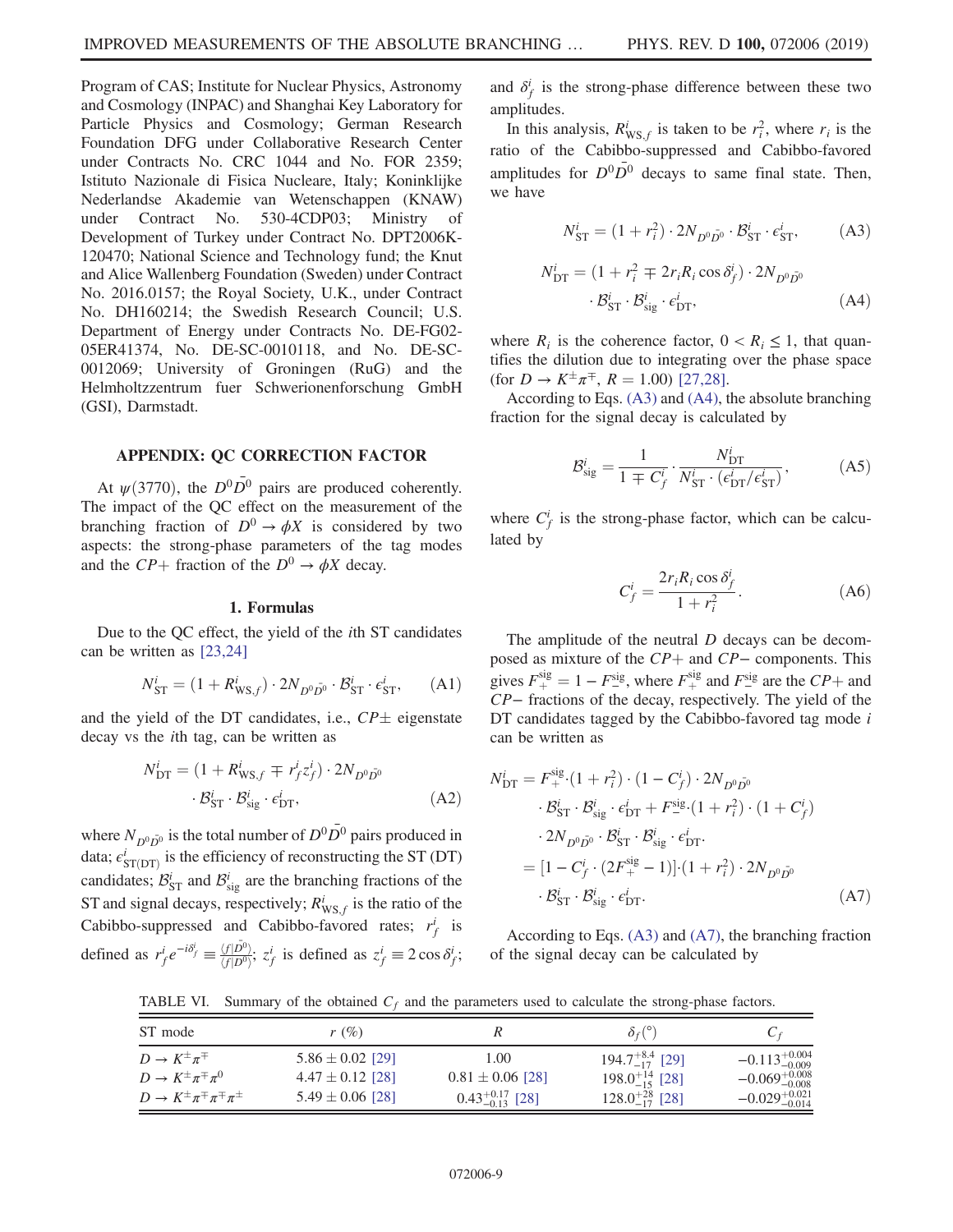$$
\mathcal{B}_{\text{sig}}^i = \frac{1}{1 - C_f^i \cdot (2F_+^{\text{sig}} - 1)} \cdot \frac{N_{\text{DT}}^i}{N_{\text{ST}}^i \cdot (\epsilon_{\text{DT}}^i / \epsilon_{\text{ST}}^i)}
$$

$$
= f_{\text{QC}}^i \cdot \frac{N_{\text{DT}}^i}{N_{\text{ST}}^i \cdot (\epsilon_{\text{DT}}^i / \epsilon_{\text{ST}}^i)}.
$$
(A8)

Here,  $f_{\text{QC}}^i = \frac{1}{1 - C_f^i \cdot (2F_+^{\text{sig}} - 1)}$  is the QC correction factor to be determined.

# 2. Strong-phase factor  $C_f^i$

Based on Eq. [\(A6\)](#page-8-3) and quoted parameters of  $r_i$ ,  $R_i$ , and  $\delta_f^i$ , we obtain the strong-phase factor  $C_f^i$  for the different ST modes. The quoted parameters of  $r_i$ ,  $\overline{R_i}$  and  $\delta_f^i$  as well as the obtained  $C_f^i$  are listed in Table [VI.](#page-8-4)

# 3.  $CP +$  fraction of the signal decay

<span id="page-9-3"></span>According to Ref. [\[30\],](#page-10-22) the  $CP+$  fraction for the signal decay is determined by

$$
F_{+}^{\text{sig}} = \frac{N_{+}}{N_{+} + N_{-}},\tag{A9}
$$

<span id="page-9-4"></span>in which  $N_{\pm}$  is the ratio of the DT and ST yields with  $CP \mp$ tags and is obtained by

$$
N_{\pm} = \frac{M_{\text{measured}}^{\pm}}{S^{\pm}},
$$
  

$$
S^{\pm} = \frac{S_{\text{measured}}^{\pm}}{1 - \eta_{\pm} y_D},
$$
(A10)

where  $M^{\pm}$  is the DT yields for  $D^0 \rightarrow \phi X$  vs  $CP \mp$  tags and  $S^{\pm}$  is the corrected ST yields for the  $CP{\pm}$  decay modes. Here,  $\eta_{\pm} = \pm 1$  for  $CP \pm$  decay modes, and  $y_D$  is the  $D^0 \overline{D}{}^0$ mixing parameter from the heavy flavor averaging group (HFAG) average [\[6\]](#page-10-3).

To extract  $F_{+}^{\text{sig}}$  of the  $D^0 \rightarrow \phi X$  decay, we use the  $CP_{+}$ tag of  $D \to K^+K^-$  and the  $CP-$  tag of  $D \to K_S^0\pi^0$ . Figures [5](#page-9-0) and [6](#page-9-1) show the fits to the  $M<sub>BC</sub>$  distributions of the ST candidates and the  $M_{K^+K^-}$  distributions of the DT candidates. From the fits, we obtain the measured ST and DT yields  $(S_{\text{measured}}^{\pm} \text{ and } M_{\text{measured}}^{\pm})$ , as summarized in Table [VII](#page-9-2). Inserting these numbers in Eqs. [\(A9\)](#page-9-3) and [\(A10\),](#page-9-4) we obtain  $F_{+}^{\text{sig}} = 0.64 \pm 0.05$ .

#### 4. Impact on the measured branching fraction

Inserting the  $C_f^i$  and  $F_+^{\text{sig}}$  obtained above in Eqs. [\(A6\)](#page-8-3) and [\(A9\),](#page-9-3) we obtain the QC correction factors for the

<span id="page-9-0"></span>

FIG. 5. Fit to the  $M_{BC}$  distributions of the  $D \rightarrow K^+K^-$  and  $D \to K_S^0 \pi^0$  candidates. The dots with error bars are data, the blue solid curves are the overall fits, and the red dashed curves are the fitted background shapes.

<span id="page-9-1"></span>

FIG. 6. Fits to the  $M_{K^+K^-}$  spectra of the candidate events for  $D^0 \rightarrow \phi X$  tagged by [(a) and (c)]  $\overline{D}{}^0 \rightarrow K^+K^-$  and [(b) and (d)]  $\overline{D}^0 \rightarrow K_S^0 \pi^0$  in the  $M_{BC}$  signal and sideband regions, respectively. The dots with error bars are data, the solid curves are the fit results, and the dashed curves are the fitted combinatorial backgrounds.

 $D \to K^{\pm} \pi^{\mp}$ ,  $D \to K^{\pm} \pi^{\mp} \pi^0$ , and  $D \to K^{\pm} \pi^{\mp} \pi^{\pm} \pi^{\pm}$  ST decays to be  $(96.9 \pm 0.3 \pm 1.1)\%$ ,  $(98.1 \pm 0.3 \pm 0.7)\%$ , and  $(99.2 \pm 0.7 \pm 0.3)\%$ , where the first and second uncertainties are from  $C_f^i$  and  $F_+^{\text{sig}}$ , respectively.

<span id="page-9-2"></span>TABLE VII. Summaries of the data yields and the MC efficiencies for the ST and DT candidates.

| Decay mode                  | $D \rightarrow K^+K^-$ | $D \to K_{S}^{0} \pi^{0}$ |
|-----------------------------|------------------------|---------------------------|
| $S_{\text{measured}}^{\pm}$ | $57147 + 372$          | $65407 + 309$             |
| $M_{\text{measured}}^{\pm}$ | $73 + 15$              | $147 + 15$                |